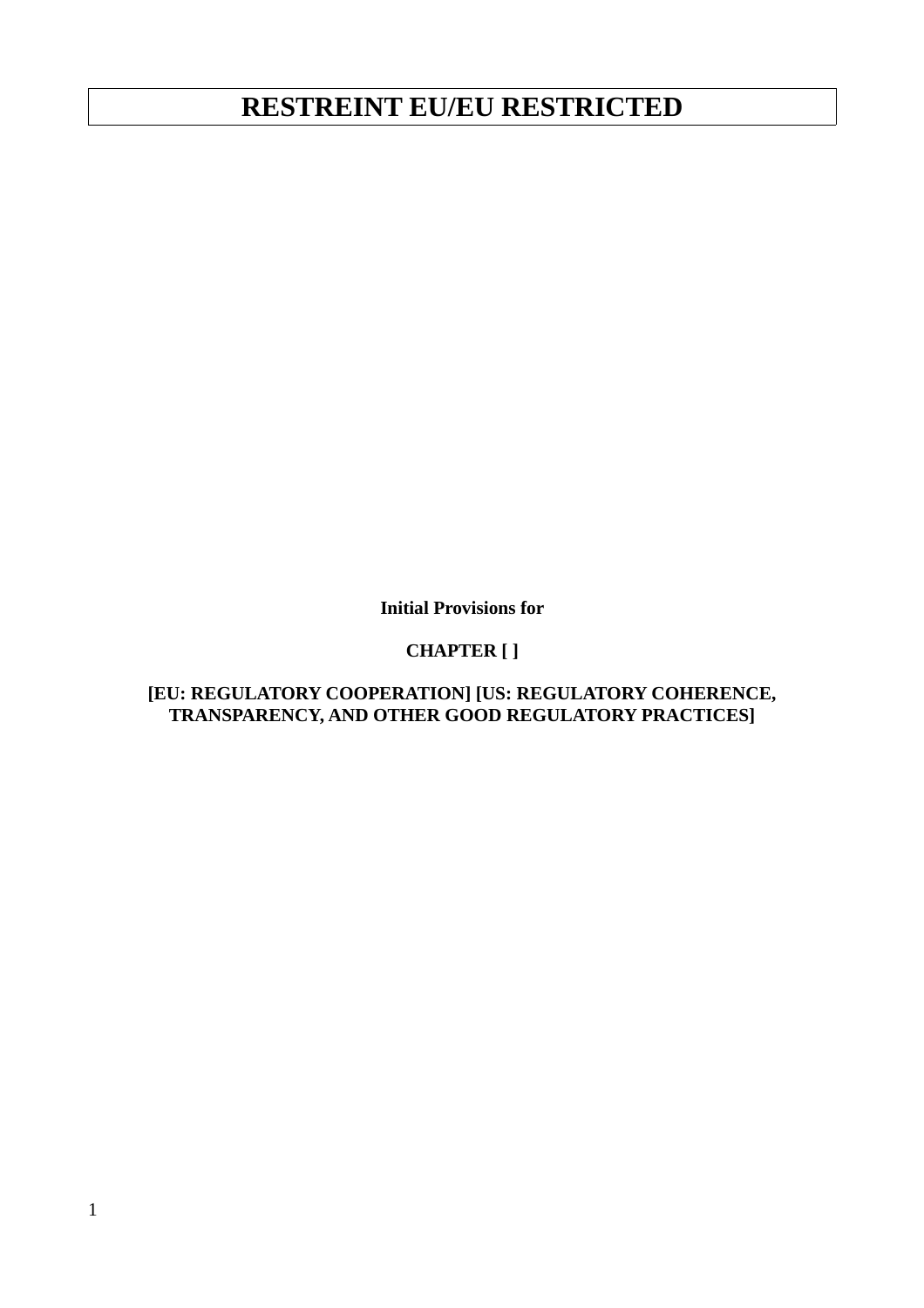### **[EU: Section I: Objectives, Definitions and Scope]**

#### **[Article X.1:] [EU: General Objectives and Principles**

1. The general objectives of this Chapter are:

(a) To reinforce regulatory cooperation thereby facilitating trade and investment in a way that supports the Parties' efforts to stimulate growth and jobs, while pursuing a high level of protection of, *inter alia,* the environment, consumers, working conditions, human, animal and plant life; health and safety, personal data, cybersecurity, cultural diversity, or preserving financial stability;

(b) To reduce unnecessarily burdensome, duplicative or divergent regulatory requirements affecting trade or investment, particularly given their impact on small and medium-sized enterprises, by promoting the compatibility of envisaged and existing EU and US regulatory acts;

(c) To promote an effective, pro-competitive regulatory environment which is transparent and predictable for citizens and economic operators;

(d) To further the development, adoption and strengthening of international instruments, and their timely implementation and application, as a means to work together more effectively with each other and with third countries to strive toward consistent regulatory outcomes.

2. The provisions of this Chapter do not restrict the right of each Party to maintain, adopt and apply measures to achieve legitimate public policy objectives, such as those mentioned in paragraph 1, at the level of protection that it considers appropriate, in accordance with its regulatory framework and principles.

3. The Parties reaffirm their shared commitment to good regulatory principles and practices, as laid down in the OECD Recommendation of 22 March 2012 on Regulatory Policy and Governance.]

#### **[Article X.2:] Definitions**

**[EU**: For the purposes of this Chapter the following definitions shall apply:

(a) "regulatory acts at central level" means:

for the  $EUP$ 

i. Regulations and Directives within the meaning of Article 288 of the Treaty on the Functioning of the European Union, including:

ii. Regulations and Directives adopted under a legislative procedure in accordance with that Treaty;

iii. Delegated and Implementing acts adopted pursuant to Articles 290 and 291 of that Treaty.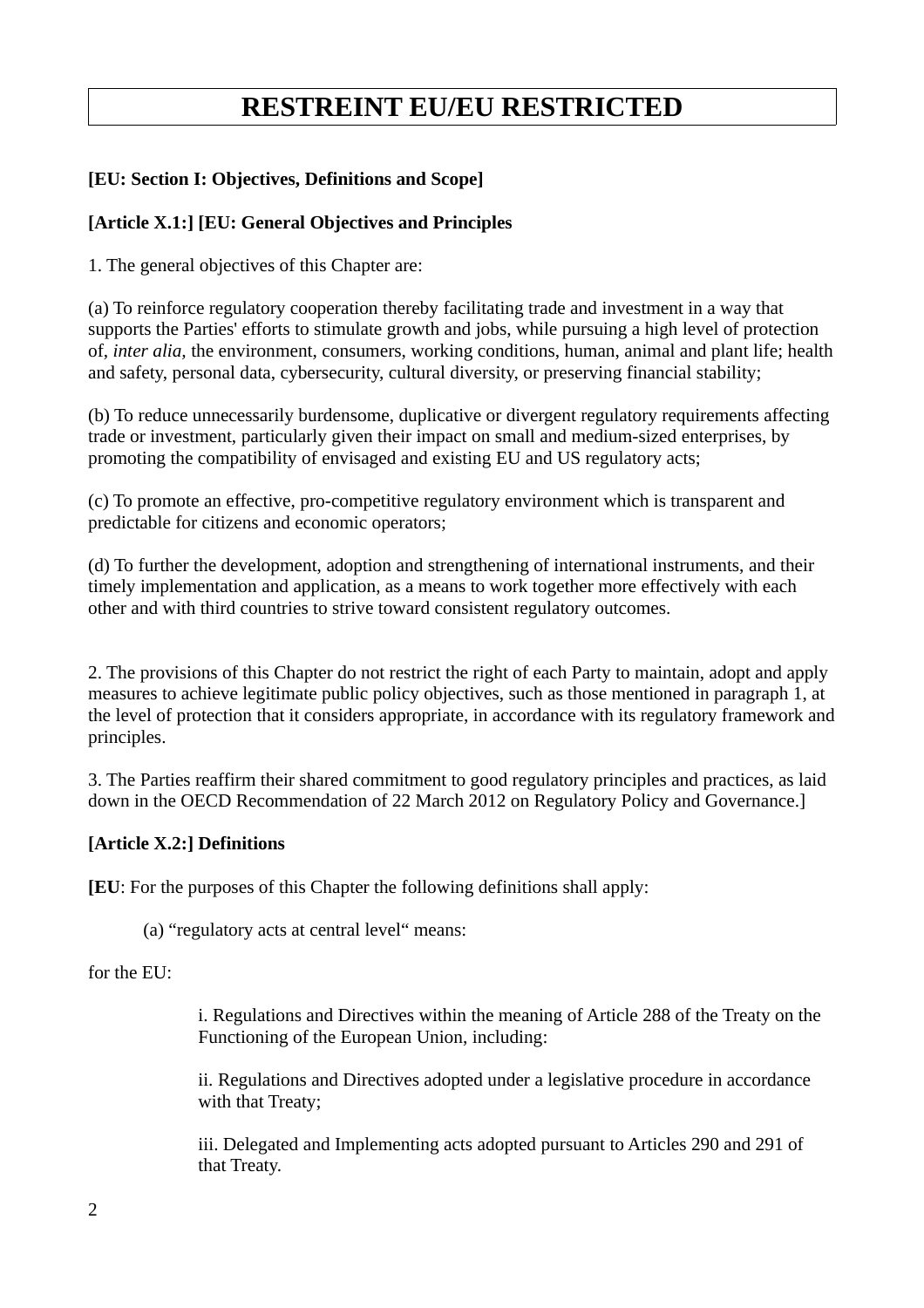for the US:

i. Federal Statutes;

ii. (A) Rules as defined in  $5 \text{ USC} \$ § 551 (4);

(B) Orders, as defined in 5 USC  $\S$  551 (6); and

(C) Guidance documents. As defined in Executive Order 12,866 §3(g) issued by any federal agency, government corporation, government controlled corporation or establishment in the executive branch of government covered by 5 USC § 522 (f) (1) of the Administrative Procedures Act, as amended;

iii. Executive Orders and {other executive documents that lay down general rules or mandate conduct by government bodies}.

(b) "regulators and competent authorities at central level" means:

i. for the EU, the European Commission;

ii. for the US, US Federal agencies {defined by the Administrative Procedures Act  $(APA); 5 U.S.C. § 552 (f).$ 

*(c) {Placeholder: "regulatory acts, regulators and competent authorities at non-central level: means: "to be defined"}*

(d) **"international instruments"** means document adopted by international bodies or fora in which both Parties' regulators and competent authorities at central level participate, including as observers, and which provide requirements or related procedures, recommendations or guidelines on the supply or use of a service, such as for example authorization, licensing, qualification or on characteristics or related production methods, presentation or use of a product.]

**[US**: For Purpose of this Chapter: " **final administration decision and regulation**" have the meaning assigned to those terms as set out in Annex X-A**]**.

#### **[Article X.3:] Scope**

**[EU:** 1. The provisions of Section II apply to regulatory acts at central level which:

{a} determine requirements or related procedures for a supply, or use of a service in the territory of a Party, such as for example authorization, licensing; or qualification; or qualification; or

{b} determine requirements or related procedures applying to goods marketed in the territory of a Party concerning their characteristics or related production methods, their presentation or their use; and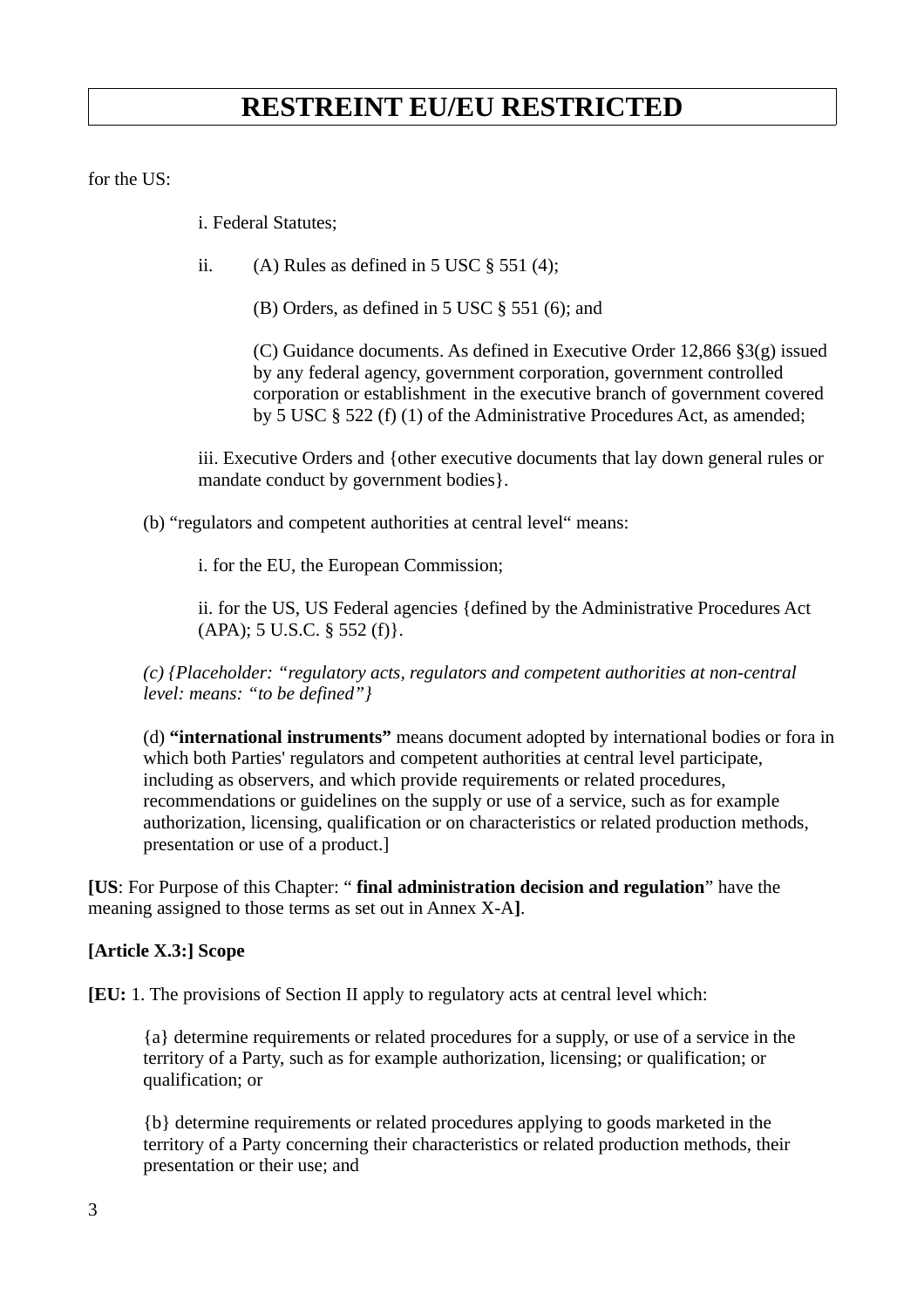2. The provisions of Section III apply to regulatory acts at central level that fulfill the criteria in paragraph 1 and that have or are likely to have a significant impact on trade or investment between the Parties.

3. Regulatory acts at central level concerning the matters covered by {specific or sectoral provisions concerning goods and services, to be identified} fall in any event within the scope of this Chapter.**]**

**[US:** This Chapter applies with respect to regulations (as defined in Annex X-A) and regulatory authorities of each Party (as specified in Annex X-B).**]**

**[Article X.4:] [EU:** Relationship with Sectoral Provisions

1. In case of any inconsistency between the provisions of this Chapter and the provisions laid down in {specific or sectoral provisions concerning goods and services, to be identified}, the latter shall prevail.

2. Regulatory cooperation in financial services shall follow specific provisions set out in {to be identified – FS chapter/section....}.**]**

#### **[EU: Section II: Good Regulatory Practices]**

#### **[Article X.5:] [US: Internal Coordination of Regulatory Development**

Each Party shall maintain processes or mechanisms to facilitate internal coordination, consultation, and review of regulations being developed by its regulatory authorities to pursue the following objectives:

(a) identifying and avoiding potential unnecessary duplication and potentially inconsistent requirements among the Party's regulatory authorities;

(b) complying with the international trade and investment obligations;

(c) considering the special concerns of small entities;

(d) sharing relevant available scientific and technical information among regulatory authorities; and

(e) fostering good regulatory practices, including with respect to the provisions of this Chapter.**]**

#### **[EU: Subsection II.1. Transparency]**

### **[Article X.6:] [EU: Early information on Planned Acts**

1. Each Party shall make publicly available at least once a year a list of planned regulatory acts at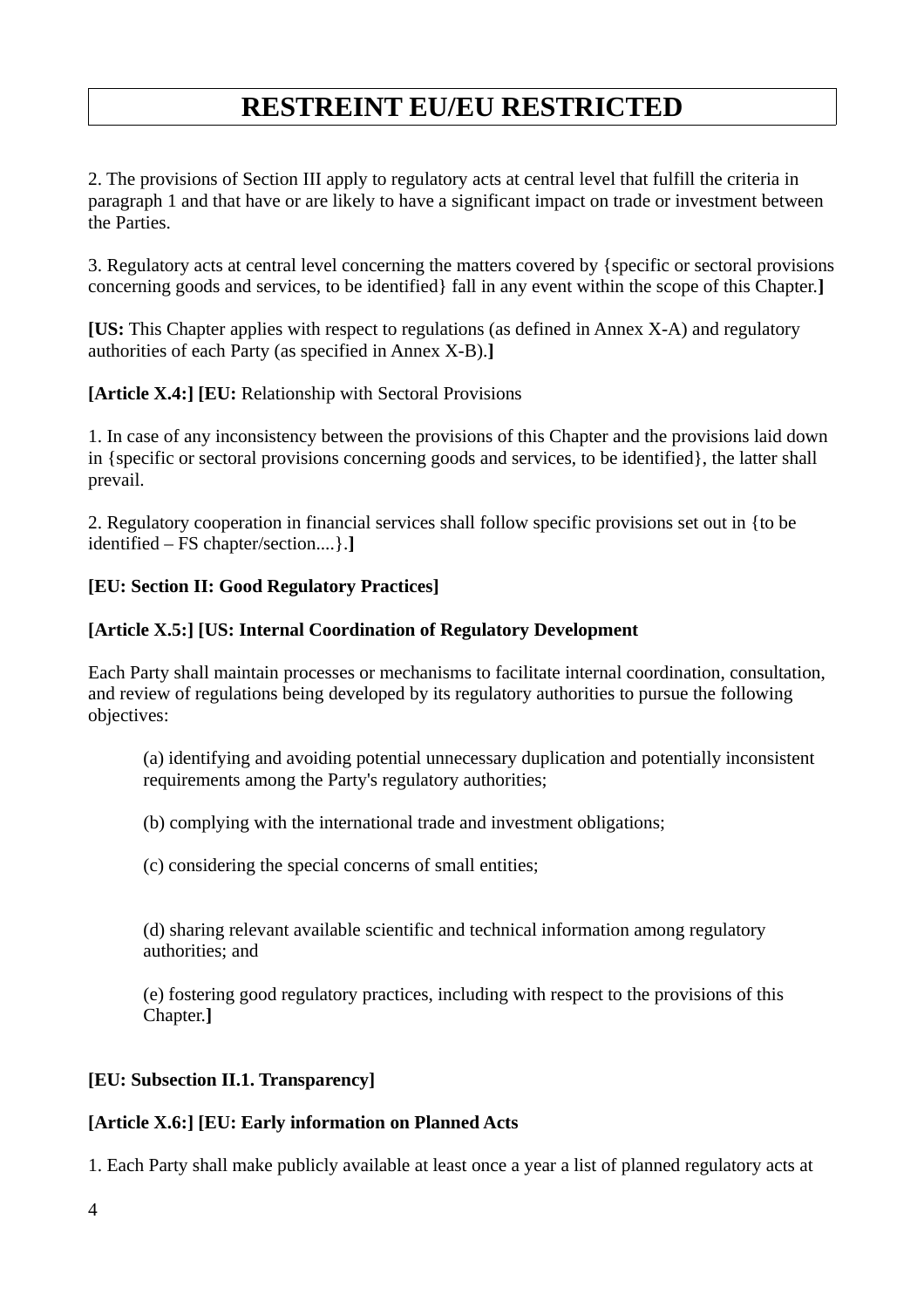central level, providing information on their respective scope and objectives.

2. For planned regulatory acts at central level undergoing impact assessment, each Party shall make publicly available, as early as possible, information on planning and timing leading to their adoption, including on planned stakeholder consultations and potential for significant impacts on trade or investment.**]**

### **[Article X.7:] [EU: Stakeholder Consultations**

1. When preparing regulatory acts at central level that are undergoing impact assessment, the regulating Party shall offer a reasonable opportunity for any interested natural or legal person, on a non-discriminatory basis, to provide input through a public consultation process, and shall take into account the contributions received in the finalization of their regulatory acts. The regulating Party should make use of electronic means of communication and seek to use dedicated single access web portals, where possible.

2. *{Placeholder – a provision on the publication and entry into force of adopted regulatory acts may be envisaged in this Chapter, taking into account whether a horizontal provision is included elsewhere in the TTIP text}***]**

### **[Article X.8:] [US: Transparent Development of Regulations**

1. During the period described in paragraph 2, when a regulatory authority of a Party is developing a regulation, it shall, under normal circumstances, make publicly available:

(a) the text of the regulation it is developing;

(b) an explanation of the regulation, including its objectives, how the regulation achieves those objectives, the rationale for the material features of the regulation, and any major alternatives being considered;

(c) data, other information, and scientific and technical analyses it relied upon in support of regulation, including any regulatory impact assessment, risk assessment or technical dossier, and explanation for how such data, other information and analyses support the regulation; and

(d) the name and contact information of an individual official who may be contacted to address questions regarding the regulation.

2. Each Party shall make publicly available the information described in paragraph 1:

(a) after the regulatory authority of the Party has developed a text for the regulation that contains sufficient detail so as to allow persons to evaluate how the regulation, if adopted, would affect their interests; and

(b) before the regulatory authority of the Party that is developing the regulation issues or submits any final administrative decision with respect to the regulation so that this authority may take into account comments it receives and, as appropriate, revise the regulation.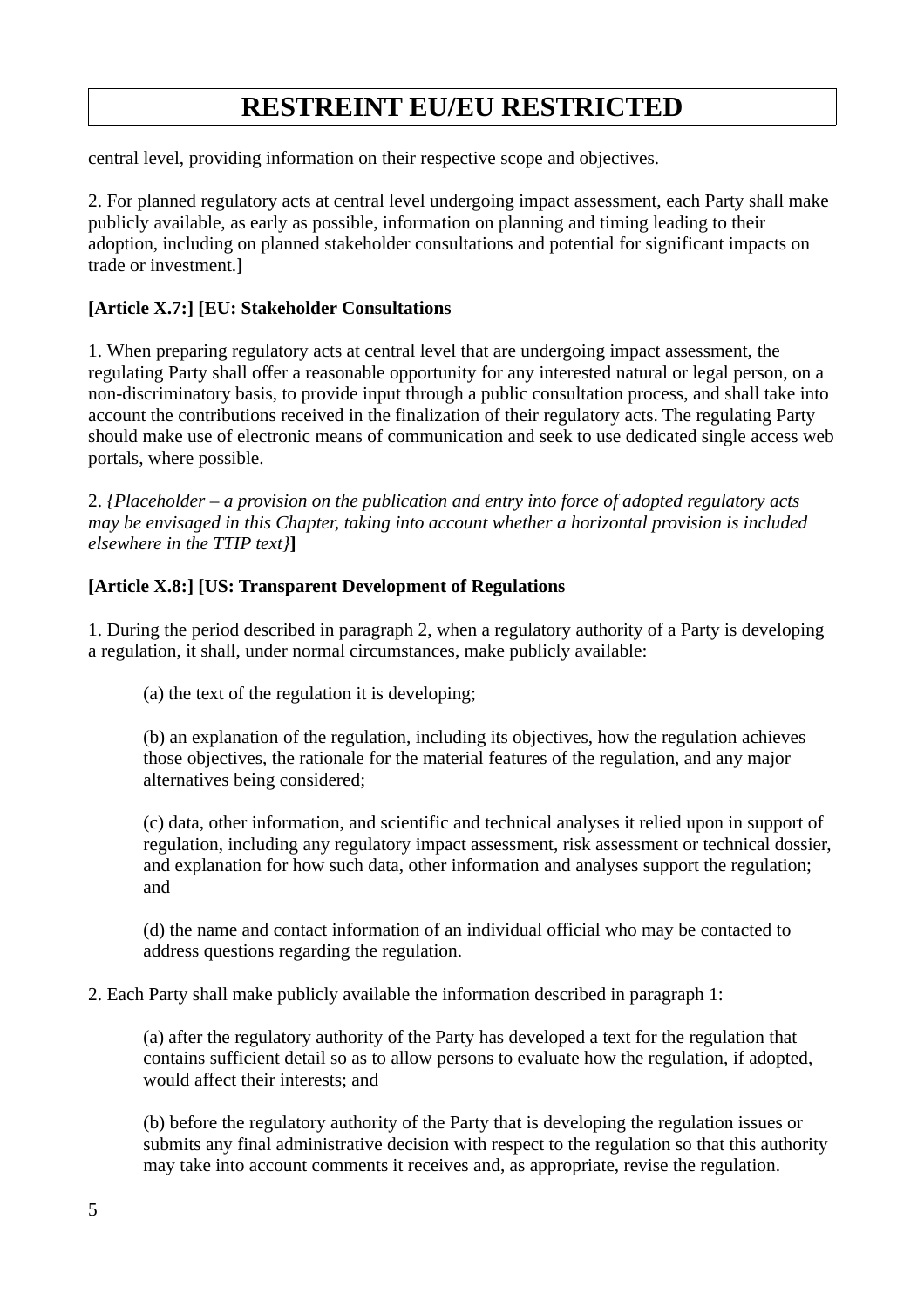3. Where regulatory authority of a Party is developing a regulation and makes publicly available the information described in paragraph 1, the Party shall ensure that any person regardless of domicile has an opportunity, on no less favorable terms than any person of the Party, to submit comments on the regulation, including by providing written comments and other input with respect to the information described in paragraph 1, to the regulatory authority.

4. Each Party should normally provide a time period to submit comments and other input on the information described in Paragraph 1 that is:

(a) not less than 60 days from the date the information described in paragraph 1 is made publicly available; or

(b) such longer period as is appropriate due to the nature and complexity of the regulation, to provide interested persons adequate opportunity to understand how the regulation may affect their interests.

Each Party shall consider reasonable requests to extend the comment period.

5. Each Party shall promptly make publicly available any comments it receives on the regulation, except to the extent necessary to protect confidential information or withhold personal identifying information or inappropriate content, in which case the Party shall ensure it makes publicly available a version that redacts such information, or a summary of the comment.

6. Where a regulatory authority of a Party issues or submits any final administrative decision with respect to a regulation, it shall promptly make publicly available:

(a) the text of the regulation;

(b) the regulatory authority's views on substantive issues raised in the comments; and

(c) an explanation of the nature and the reason for any significant revisions to the regulation since the Party made it available for public comment.

7. Each Party shall publish at least annually a plan that identifies the major regulations that it reasonably expects to make publicly available for comment, or on which it expects to issue or submit a final administrative decision, within a period of at least twelve months commencing on the date it makes the plan publicly available.

8. Each Party shall maintain a single, freely accessible Internet website<sup>1</sup> that, to an extent practicable, contains anything that it is required to make publicly available under this Chapter. Each Party shall also provide for the electronic submission of comments and other input on this website in accordance with paragraph 5. If it is impracticable to post on the Internet all comments that a Party is required to make publicly available under paragraph 5, the Party shall ensure that its regulatory authorities maintain freely accessible public dockets where comments that have not been

<sup>1</sup>**[US:** A Party may comply with the obligation regarding a single Internet website by making publicly available information on, and providing for the submission of comments via, more than one website, provided the information can be accessed, and submissions can be made, from a single web domain (e.g., from one website via links to another website).**]**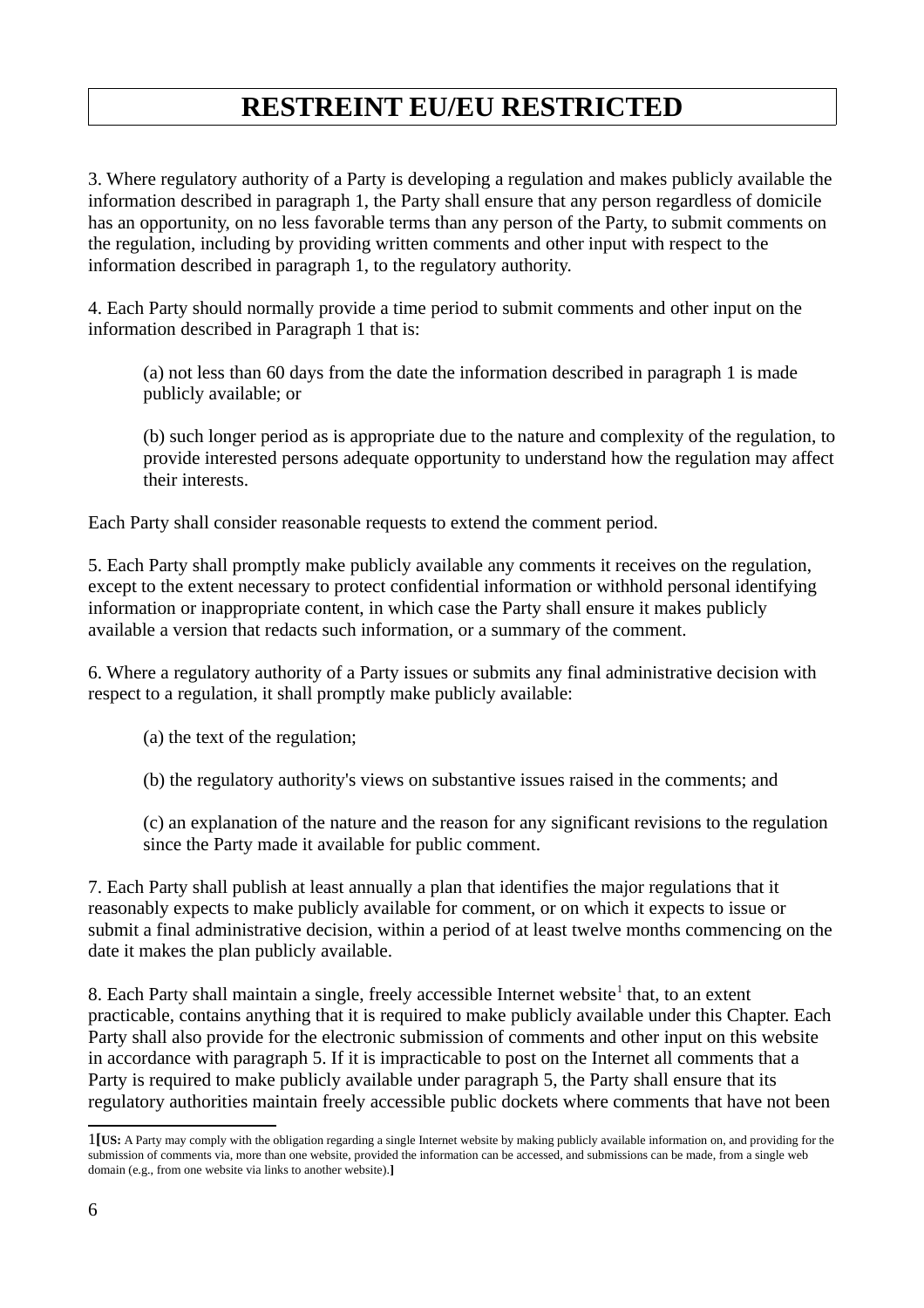posted can be viewed.**]**

### **[Article X.9:] [US: Trade Effects**

When developing a regulation, a regulatory authority of a Party shall evaluate any information provided in comments by the other Party or a person of the other Party regarding the potential trade effects of the regulation that it receives during the comment period and, in accordance with paragraph 6 of Article X.8, provide its views on substantive issues raised.**]**

#### **[Article X.10:] [US: Access to Government Documents**

1. Each Party shall make publicly available the following:

(a) a description of each of its regulatory authorities' functions and organization, including the appropriate offices through which the public can obtain information, make submissions or requests, or obtain decisions; and

(b) any rules of procedure or forms utilized or promulgated by any of its regulatory authorities, as well as any associated fees.

2. Each Party shall adopt or maintain laws or procedures that allow for persons to request access to documents from a regulatory authority of a Party. Such laws or procedures shall provide no less favorable treatment to persons of the other Party than it provides to persons of the Party.**]**

### **[Article X.11:] [US: Description of Regulatory Processes**

Each Party shall make publicly available a detailed description of the processes and mechanisms employed by its regulatory authorities to develop regulations. The description shall identify:

(a) the applicable guidelines or rules for providing the public with opportunities to participate in the development of regulations;

(b) the procedures for ensuring that regulatory authorities have considered public input;

(c) the judicial or administrative procedures available to challenge regulations or the procedures by which they were developed; and

(d) the processes or mechanisms referred to in Article X.5.**]**

#### **[Article X.12:] [US: Regulatory Compilation**

1.Each Party shall ensure that its regulations that are in effect are published in a designated compilation. The compilation shall be organized logically to promote easy access to relevant regulations. To that end, the compilation should clearly identify regulations by the topic they address.

2. Each Party shall make its respective compilation publicly available on a single, freely accessible Internet website that is capable of performing searches for regulations by citation or by word search.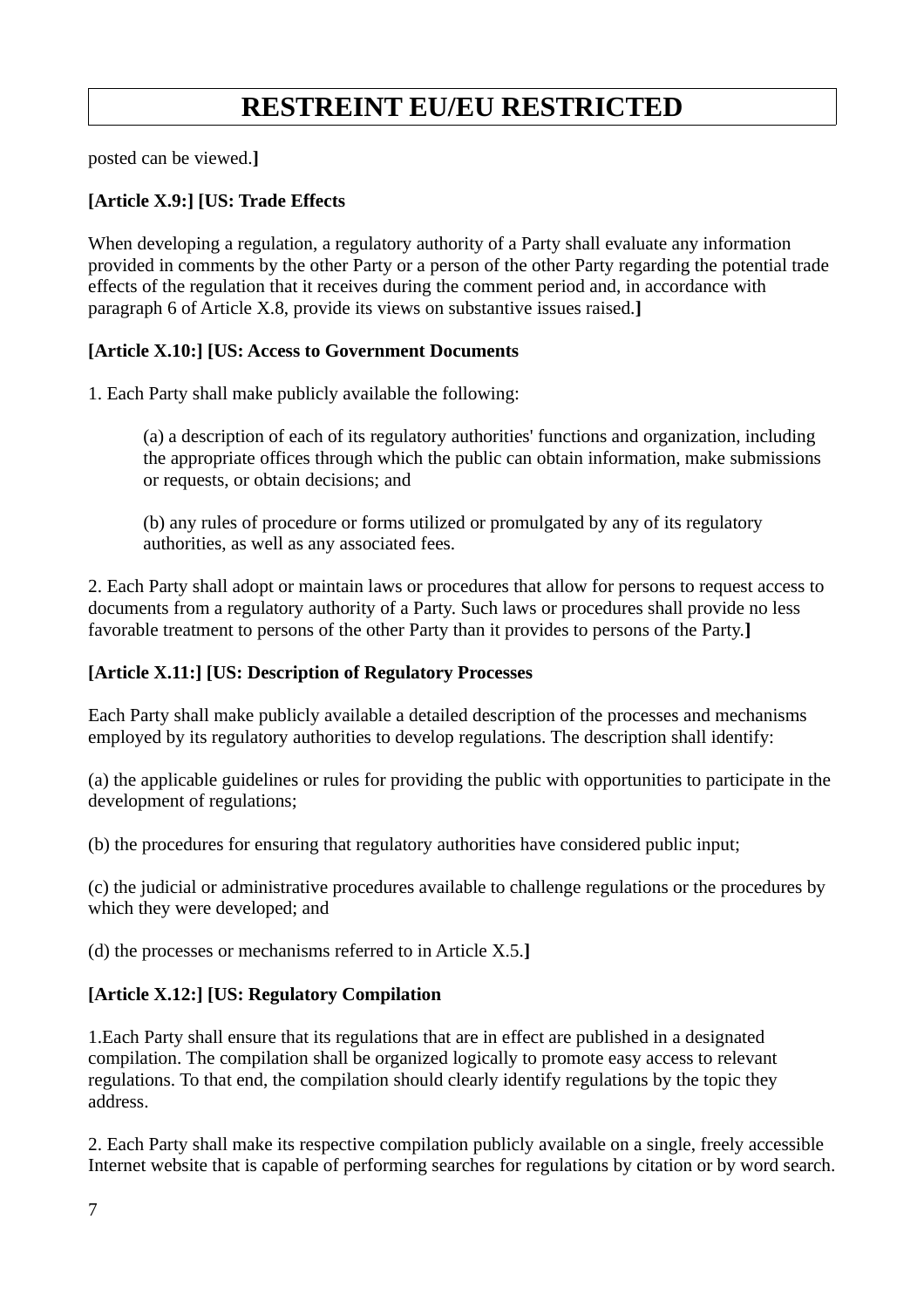3. Each Party shall ensure that its compilation is periodically updated.]

#### **[EU. Subsection II.2: Regulatory Policy Instruments]**

#### **[Article X.13:] [EU: Analytical Tools] [US: Regulatory Impact Assessment]**

**[EU: 1.** The Parties affirm their intention to carry out, in accordance with their respective rules and procedures, an impact assessment for planned regulatory acts at central level.

2. Whenever carrying out impact assessments on regulatory acts at central level, the regulating Party shall, among other aspects, assess how the options under consideration:

(a) relate to relevant international instruments;

(b) take account of the regulatory approaches of the other Party, when the other Party has adopted or is planning to adopt regulatory acts on the same matter;

(c) impact international trade or investment.

3. With regard to regulatory acts at central level:

(a) the findings of impact assessments shall be published no later than the proposed or final regulatory acts;

(b) the Parties shall promote the exchange of information on available scientific and economic evidence and data as well as on the methodology and economic assumptions applied in regulatory policy analysis;

(c) the Parties shall promote the exchange of experience and share information on planned ex-post evaluations and retrospective reviews.]

**[US:** 1. Each Party shall maintain procedures that promote the consideration of the following factors when conducting a regulatory impact assessment (RIA) for a regulation:

(a) the need for a proposed regulation, including the nature and the significance of the problem the regulation is intended to address;

(b) the examination of reasonably feasible and appropriate regulatory and non-regulatory alternatives (including the option of not regulation), if any, that would achieve the objective of the regulation; and

(c) the anticipated costs and benefits (quantitative, qualitative, or both) of such alternatives, including, as appropriate and to the extent information is available, potential social, economic, environmental, public health, safety, and distributive impacts, equity, and impacts on innovation (recognizing that some costs and benefits are difficult to quantify).

2. Where a regulatory authority concludes that the regulation would have a significant effect on a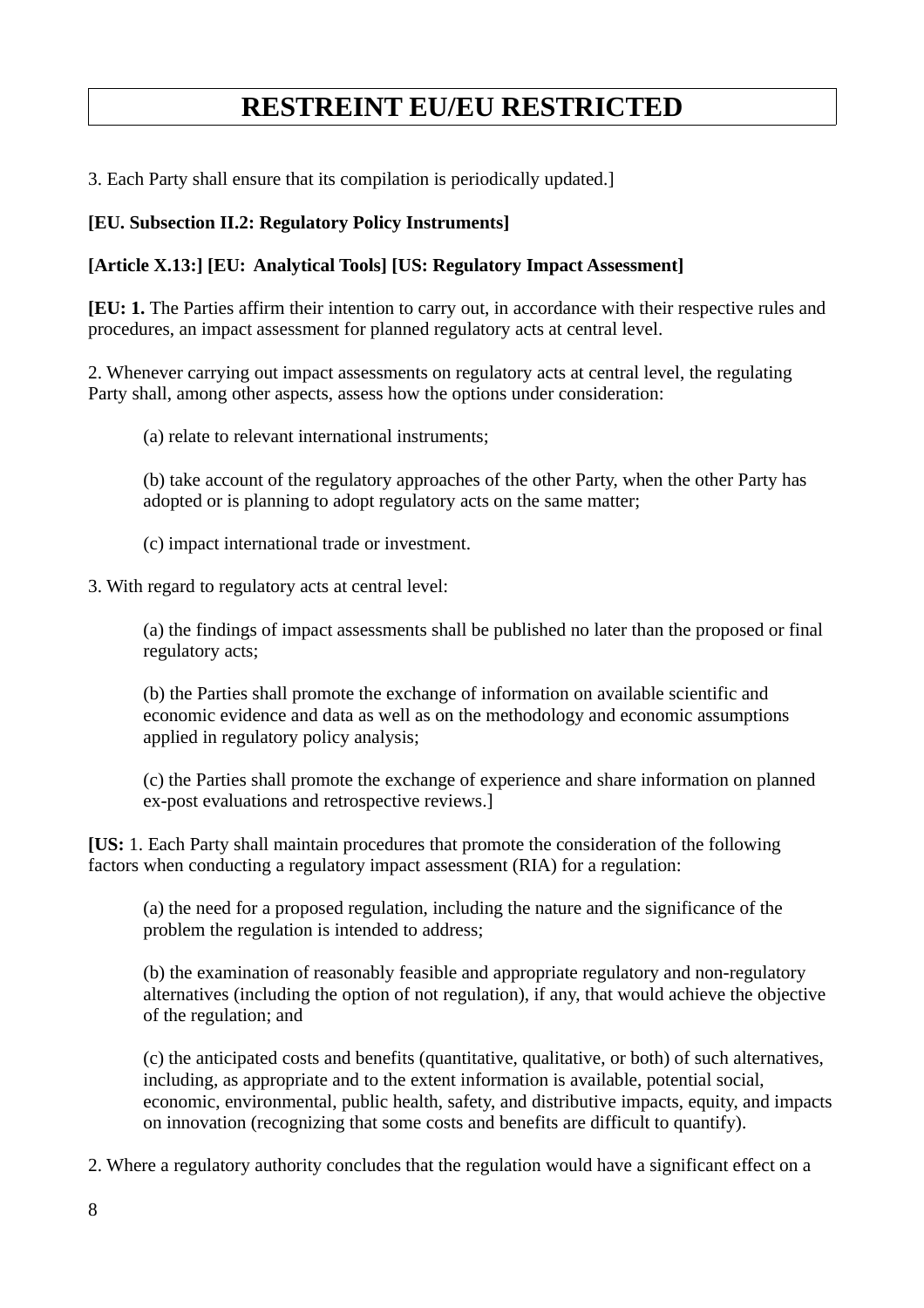substantial number of small entities, it should consider the estimated adverse economic impacts on them and any steps taken by the regulatory authority to minimize such impacts.

3. With respect to any regulatory impact assessment it conducts for a regulation, each Party shall prepare and make publicly available for comment in accordance with Article X.8 a report detailing the factors it considered and how they support the assessment's conclusions.**]**

#### **[Article X.14:] [US: Decision-Making Based on Evidence**

1. Each Party recognizes the need for regulations to be based upon information that is reliable and of high quality. To that end, each Party should adopt or maintain publicly available guidance or mechanisms that encourage a regulatory authority when it is developing a regulation to:

(a) seek the best reasonably obtainable information, including scientific, economic, technical, or other information relevant to the regulation it is developing; and

(b) rely on information that is of high quality (including with respect to utility, objectivity, integrity, clarity and accuracy).

2. When publishing any final administrative decision with respect to a regulation, the Party shall make publicly available an explanation of:

(a) the regulation, including its objectives, how the regulation achieves those objectives, and the rationale for the material features of the regulation (to the extent different than the explanation provided in accordance with paragraph 1(b) of Article X.8); and

(b) the relationship between the regulation and the key evidence, data, and other information the regulatory authority considered in preparing the final administrative decision.

Such explanation should also identify any major alternatives that the regulatory authority considered in developing the regulation and provide an explanation supporting the alternative that is selected for the final administrative decision.

3. Each Party shall prepare, on a annual basis, a public report setting forth:

(a) an estimate, to the extent feasible, regarding the total annual costs and benefits of major final regulations issued in that period by its respective regulatory authorities;

(b) any proposals for systemic regulatory improvements; and

(c) any updates on changes to relevant processes and mechanisms.**]**

#### **[Article X.15:] [US: Petitions**

1. Each Party shall provide for any interested person to petition any regulatory authority of the Party for the issuance, amendment, or repeal of a regulation. The basis for such petitions may include, for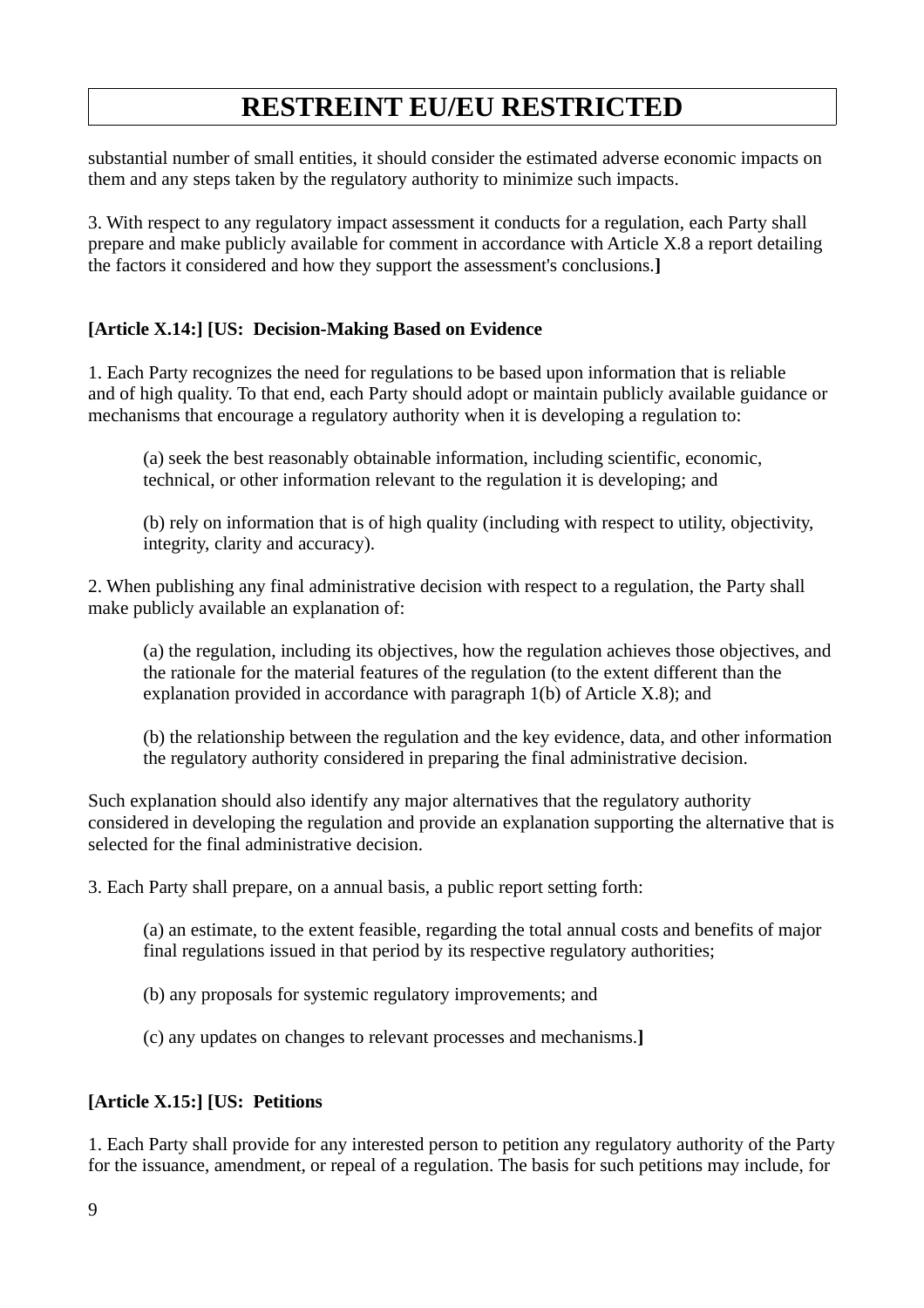example, that in the view of the person submitting the petition, the regulation has become ineffective at protecting health, welfare, or safety, has become more burdensome than necessary to achieve its objective (including with respect to its impact on trade), fails to take into account changed circumstances (such as fundamental changes in technology, or relevant scientific and technical developments), or relies on incorrect or outdated information.

2. Each Party should normally make such petitions it receives publicly available.**]**

### **[Article X.16:] [US: Retrospective Review of Regulations**

1. Each Party shall maintain procedures or mechanisms to promote periodic reviews of regulations that are in effect in order to determine whether they are in need of revision or repeal, including on a regulatory authority's own initiative or in response to a petition filed pursuant to Article X.15.

2. Each Party shall make publicly available the results of any such retrospective reviews or analyses conducted by its regulatory authorities, including any supporting data whenever practicable.

3. Each Party shall include in procedures or mechanisms adopted pursuant to paragraph 1 provisions addressing regulations that it considers to have a significant economic impact on a substantial number of small entities.]

#### **[Article X.17:] [US: Reducing Information Collection Burdens Associated with Regulation**

Each Party shall provide that, to the extent regulatory authorities use surveys to request or compel information from the public in developing a regulation, these regulatory authorities should endeavor to do so in a manner that minimizes unnecessary burdens and avoids duplication.**]**

#### **[EU: Section III: Regulatory Cooperation]**

### **[Article X.18:] [EU: Bilateral Cooperation Mechanism**

1. The Parties hereby establish a bilateral mechanism to support regulatory cooperation between their regulators and competent authorities at central level to foster information exchange and to seek increased compatibility between their respective regulatory frameworks, where appropriate.

2. The mechanism would further aim at identifying priority areas for regulatory cooperation to be reflected in the Annual Regulatory Cooperation Program referred to paragraph 2(a) of Article X.21.

3. Each Party shall designate an office in its central administration to act as a Focal Point responsible for exchanging information about envisaged and existing regulatory acts at central level. Those exchanges include submissions concerning acts that are being prepared or reviewed by each Party's legislative authorities.**]**

#### **[Article X.19:] [EU: Information and Regulatory Exchanges**

1. When a Party publishes a list of planned regulatory acts referred to in Article X.6.1, it shall identify those acts that are likely to have a significant impact on international trade or investment, including trade and investment between the Parties, and it shall inform the other Party through their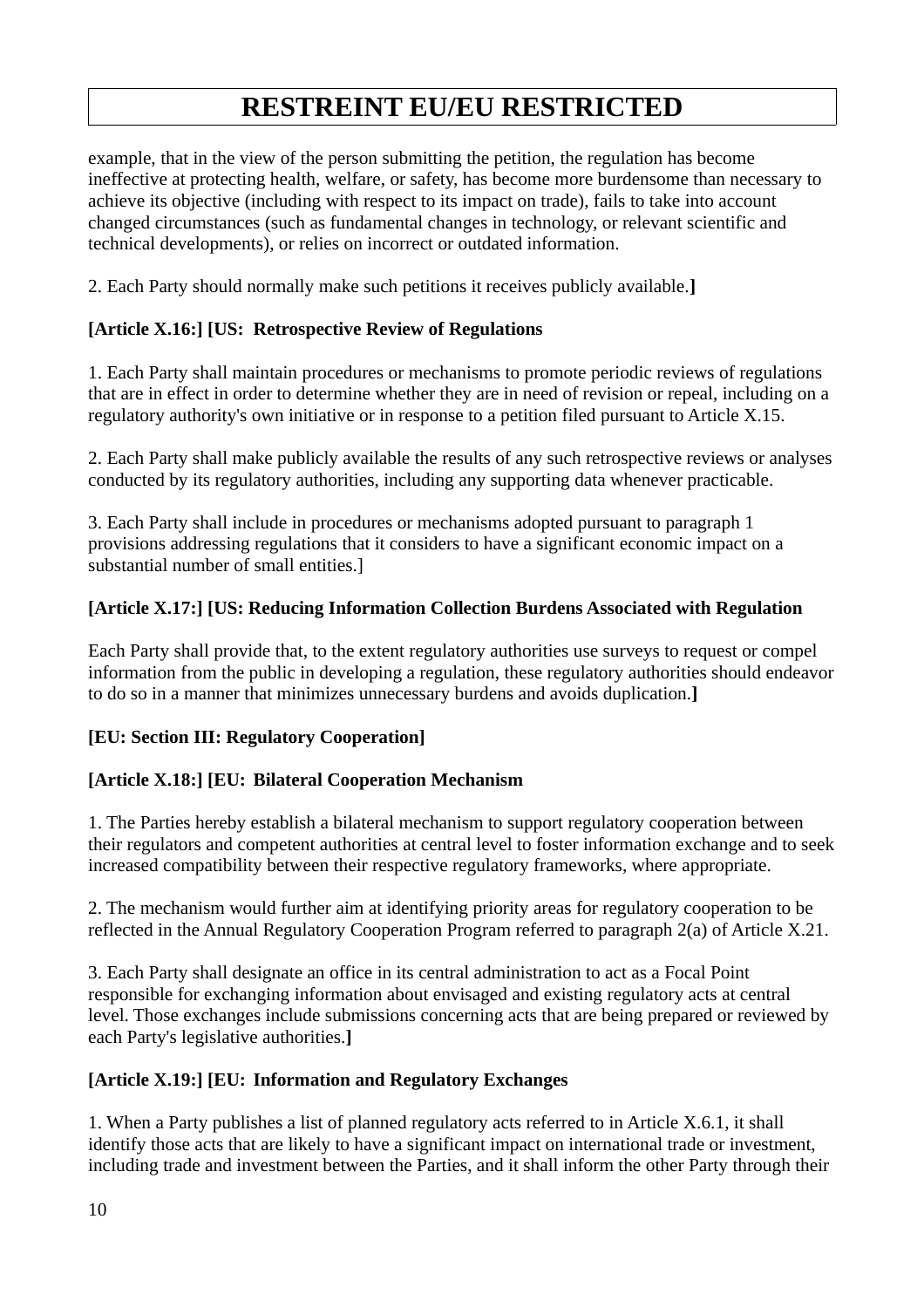respective Focal Points.

2. A Party shall also regularly inform the other Party about proposed regulatory acts that are likely to have a significant impact on international trade or investment, including trade or investment between the Parties, where those proposed acts do not originate from the Executive Branch and were not included in the most recent list published pursuant to Article X.6.1.

3. Upon a request of a Party made via the respective Focal Points, the Parties shall enter into an exchange on planned or existing regulatory acts at central level.

4. Regulatory exchanges shall be held by the regulators and competent authorities at central level responsible for the regulatory acts concerned.

5. The Parties shall participate constructively in regulatory exchanges. In addition to the information made available in accordance with Article X.6, a Party shall provide to the other Party, if the other Party so requests, any additional available information related to the planned regulatory acts under discussion.

#### *6. {Placeholder for Article on exchange of confidential information between regulators and competent authorities at central level}*

7. The cooperation may take the form of meetings, written exchanges or any other appropriate means of direct communication. Each point of substance raised by one Party shall be addressed and answered by the other Party.

8. Each Party shall communicate without delay to its legislative authorities and via its Focal point specific written comments or statements received from the other Party concerning regulatory acts at central level which are being prepared or reviewed by those bodies.**]**

### **[Article X.20:] [EU: Timing of Regulatory Exchanges**

1. When a regulatory exchange on a planned or existing regulatory act at central level is requested under Article X.19 paragraph 3, it shall start promptly.

2. With regard to planned regulatory acts at central level, regulatory exchanges may take place at any stage of their preparation<sup>2</sup>. Exchanges may continue until the adoption of the regulatory act.

3. Regulatory exchanges shall not prejudice the right to regulate in a timely manner, particularly in cases of urgency or in accordance with deadlines under domestic law. Nothing in this Chapter obliges a Party to suspend or delay steps envisaged under its domestic regulatory procedure.**]**

### **[Article X.21:] [EU: Promoting Regulatory Compatibility**

1. This Article shall apply to areas of regulation where mutual benefits can be realized without

<sup>2</sup> **[EU:** For a greater certainty, a dialogue may take place after the regulating Party has announced, through the publication of the list envisaged in Article 4.1, its intention to regulate, and: (a) in the case of the US, before the publication of a draft for consultation or (b) in the case of the EU, before the adoption of a Commission proposal. This note is not applicable to the regulatory acts referred to in Article 17.2.**]**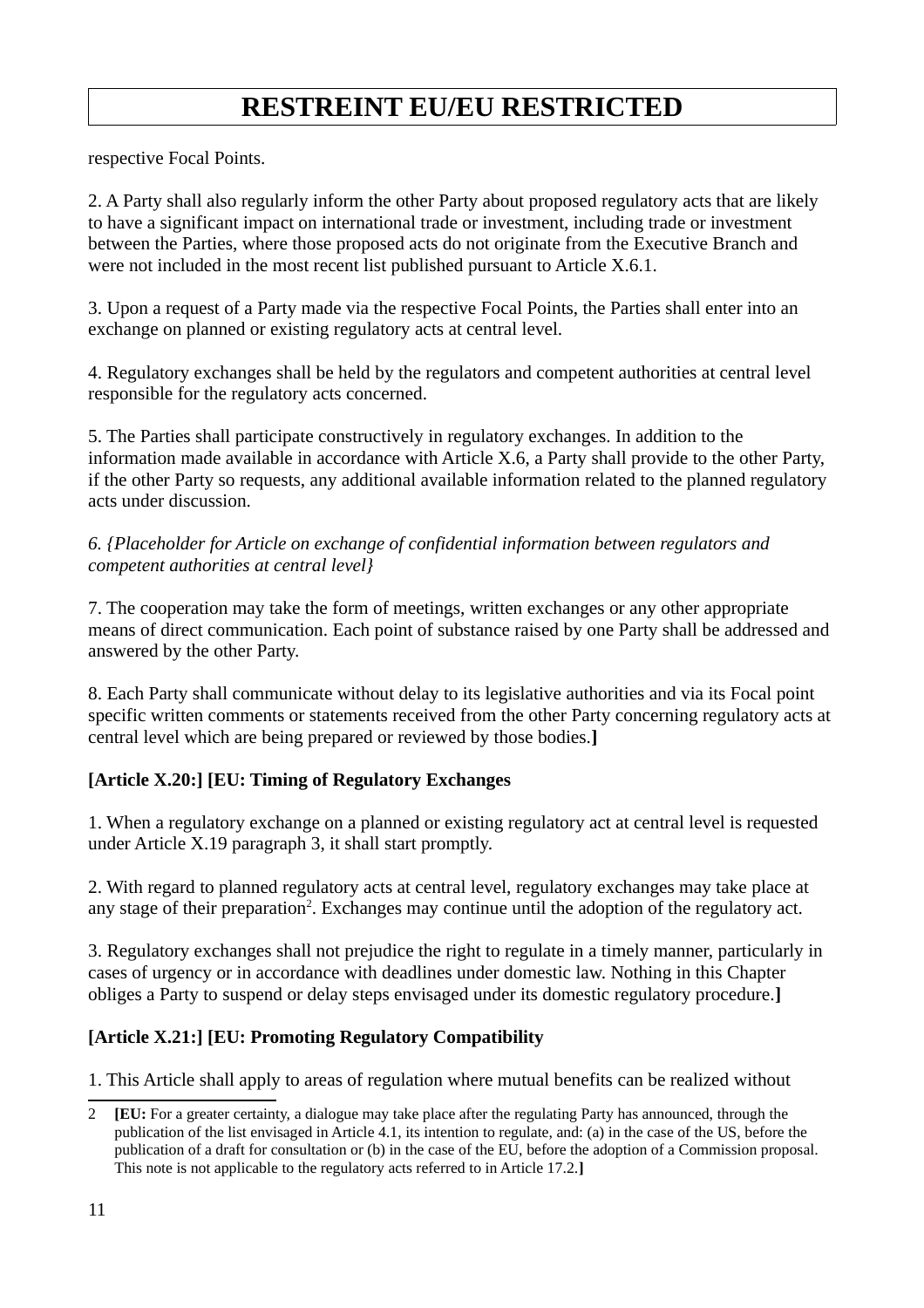compromising the achievement of legitimate public policy objectives such as those covered by Article 1.

2. When a regulatory exchange has been initiated pursuant to Article X.19 with regard to a planned or existing regulatory act at central level, a Party may propose to the other Party a joint examination of possible means to promote regulatory compatibility, including through the following methods:

(a) Mutual recognition of equivalence of regulatory acts, in full or in part, based on evidence that the relevant regulatory acts achieve equivalent outcomes as regards the fulfillment of the public policy goals pursued by both Parties;

(b) Harmonization of regulatory acts, or of the essential elements, through:

(i) Application of existing international instruments or, if relevant instruments do not exist, cooperation between the Parties to promote the development of new international instrument;

(ii) Approximation of rules and procedures on a bilateral basis or

(c) Simplification of regulatory acts in line with shared legal or administrative principles and guidelines.

3. A proposal under paragraph 1 shall be duly substantiated, including as regards the choice of the method. The Party receiving a proposal for a joint examination shall respond to the requesting Party without undue delay informing the latter of its decision. Every response should be substantiated.

4. In addition to regulatory exchanges pursuant to Article X.19, the Parties agree to cooperate, in areas of common interest, with respect to pre-normative research, and to exchange scientific and technical information relevant to this purpose.]

### **[Article X.22:] [EU: Promoting International Regulatory Cooperation**

1. The Parties agree to cooperate between themselves, and with third countries, with a view to strengthening, developing and promoting the implementation of international instruments, inter alia, by presenting joint initiatives, proposals and approaches in international bodies or fora, especially in areas where regulatory exchanges have been initiated or concluded pursuant to this Chapter and in areas covered by {specific or sectoral provisions – to be identified} of this Agreement.

2. The Parties reaffirm their intention to implement within their respective domestic systems those international instruments they have contributed to, as provided for in those international instruments.**]**

### **[Article X.23:] [EU: Establishment of the Regulatory Cooperation Body**

1. The Parties hereby establish a Regulatory Cooperation Body (hereafter "RCB") in order to monitor and facilitate the implementation of the provisions set out in this Chapter and of the {specific or sectoral provisions concerning goods and services – to be identified} of this Agreement.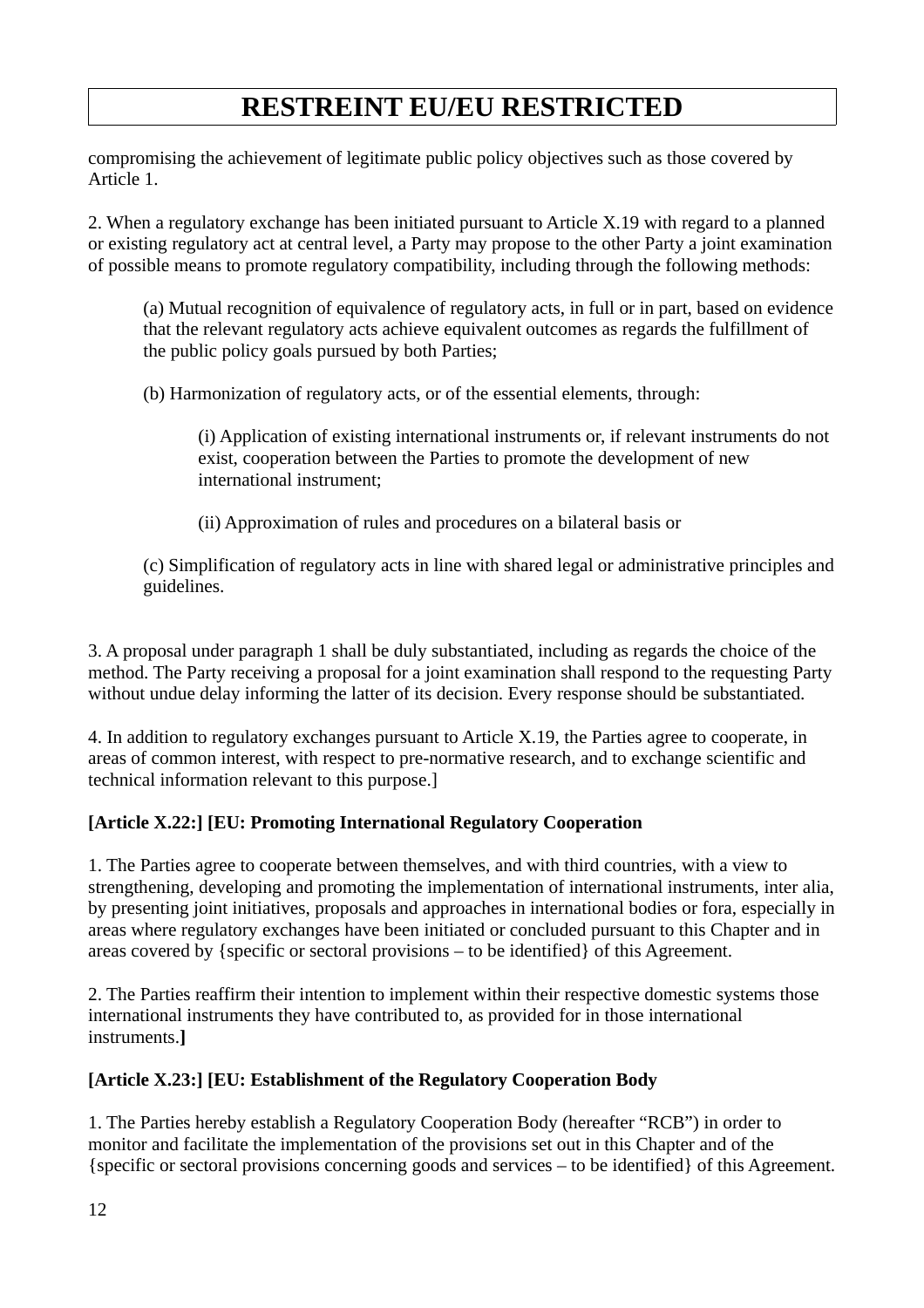2. The functions of the RCB shall be:

(a) The preparation and publication of an Annual Regulatory Cooperation Program reflecting common priorities of the Parties and the outcomes of past or ongoing regulatory cooperation initiatives under section III of this Chapter, including information on the followup, the steps envisaged and time frames proposed in relation to these identified common priorities;

(b) The monitoring of the implementation of the provisions of this Chapter, including the {specific or sectoral provisions concerning goods and services} of this Agreement, and reporting to the Joint Ministerial Body on the progress in achieving agreed cooperation programs;

(c) {Placeholder on technical preparation of proposals for the update, modification or addition of sectoral provision. The RCB will not have the power to adopt legal acts}

(d) The consideration of new initiatives for regulatory cooperation, on the basis of input from either Party or its stakeholders, as the case may be, including of proposals for increased regulatory compatibility in accordance with Article X.19;

(e) The preparation of joint initiatives or proposals for international regulatory instruments in line with Article X.20, paragraph 1;

(f) Ensuring transparency in regulatory cooperation between the Parties;

(g) The examination of any other issue concerning the application of this Chapter or of {specific or sectoral provisions concerning goods and services} raised by a Party.

3. In the domain of financial services as set out under paragraph 2 shall be performed by the {Joint EU/US Financial Regulatory Forum (FRF)}, which shall ensure that appropriate information is given to the RCB. Any decisions concerning financial services should be taken by the competent authorities acting within the framework of the FRF.

4. The RCB may create sectoral working groups {as defined in Annex X-} and delegate certain tasks to them or to such other working groups that may set up by the Joint Ministerial body.

5. The agenda and the minutes of the meetings of the RCB shall be made public.

6. {Placeholder – provisions on the interaction of the RCB with legislative bodies}**]**

#### **[Article X.24:] [EU: Participation of Stakeholders**

1. The RCB shall hold, at least once a year, a meeting open to the participation of stakeholders to exchange views on the Annual Regulatory Cooperation Program.

2. The annual meeting shall be prepared jointly by the co-chairs of the RCB and shall involve the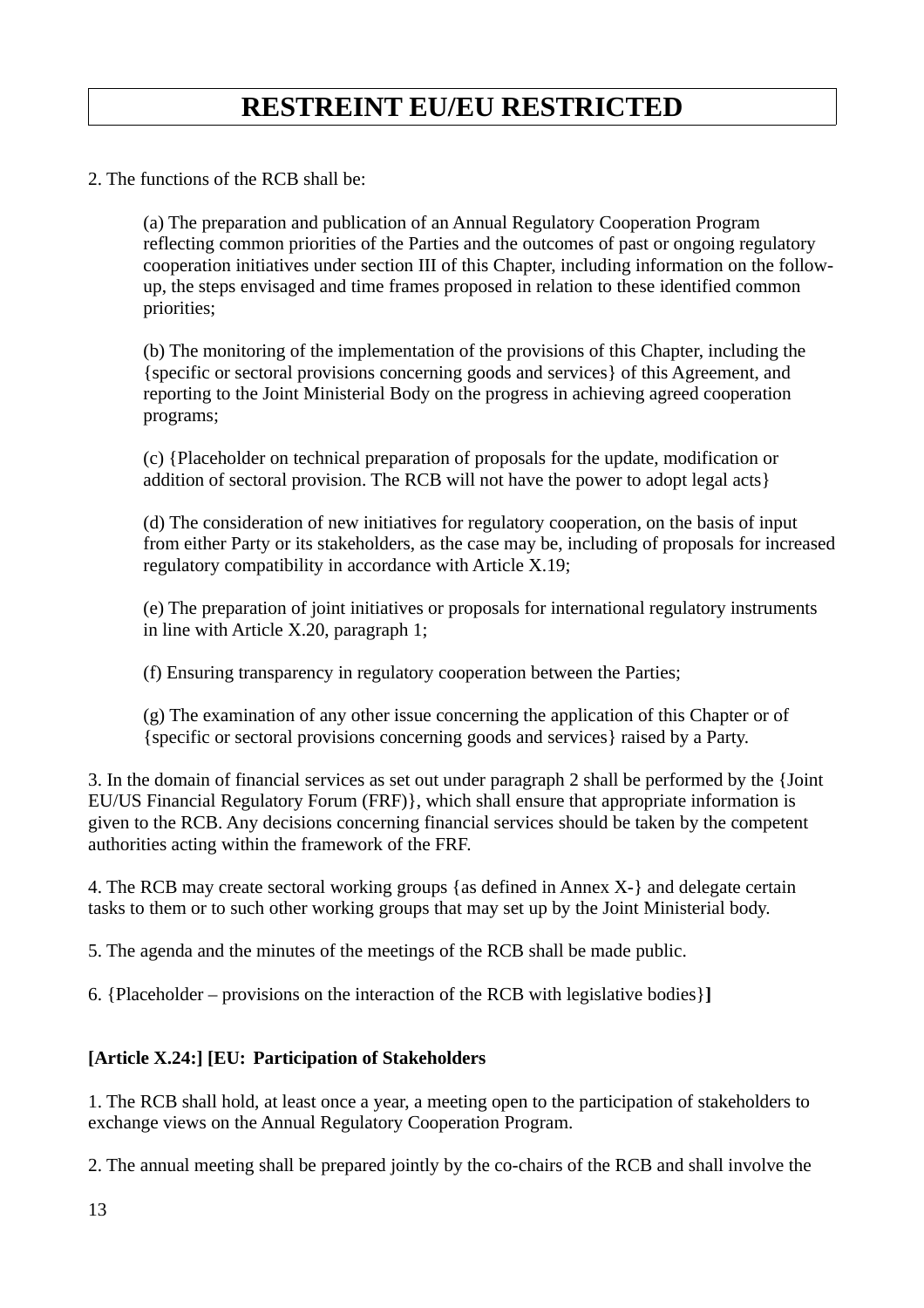co-chairs of the Civil Society Contact Groups, including a balanced representation of business, consumer, trade unions, environmental groups and other relevant public interest associations {to be agreed in more detail in the Rules of Procedures of the RCB, see Article X.25 paragraph 3}. Participation of stakeholders shall not be conditional on them being directly affected by the items on the agenda of each meeting.

3. Each Party shall provide for means to allow stakeholders to submit their general views and observations or to present to the RCB concrete suggestions for further regulatory cooperation between the Parties. Any concrete suggestion received from stakeholders by one Party shall be referred to the other Party and shall be given careful consideration by the relevant sectoral working group that shall present recommendations to the RCB. If a relevant sectoral working group does not exist, the suggestion shall be discussed directly by the RCB. A written reply shall be provided to stakeholders who presented their general views and observations or concrete suggestions without undue delay. These written replies shall also be published as part of the Annual Regulatory Cooperation Program referred to in Article X.23, paragraph 2(a).**]**

#### **[Article 25:] [EU: Composition and Rules of Procedures**

1. The RCB shall be composed of representatives of both Parties. It shall be co-chaired by senior representatives of regulators and competent authorities, regulatory coordinating activities and international trade matters.

2. Each Party shall nominate their representatives to the RCB by (date) and provide relevant information and contact details.

3. {Placeholder for more detailed provisions on the composition and Rules of Procedure of the RCB}.**]**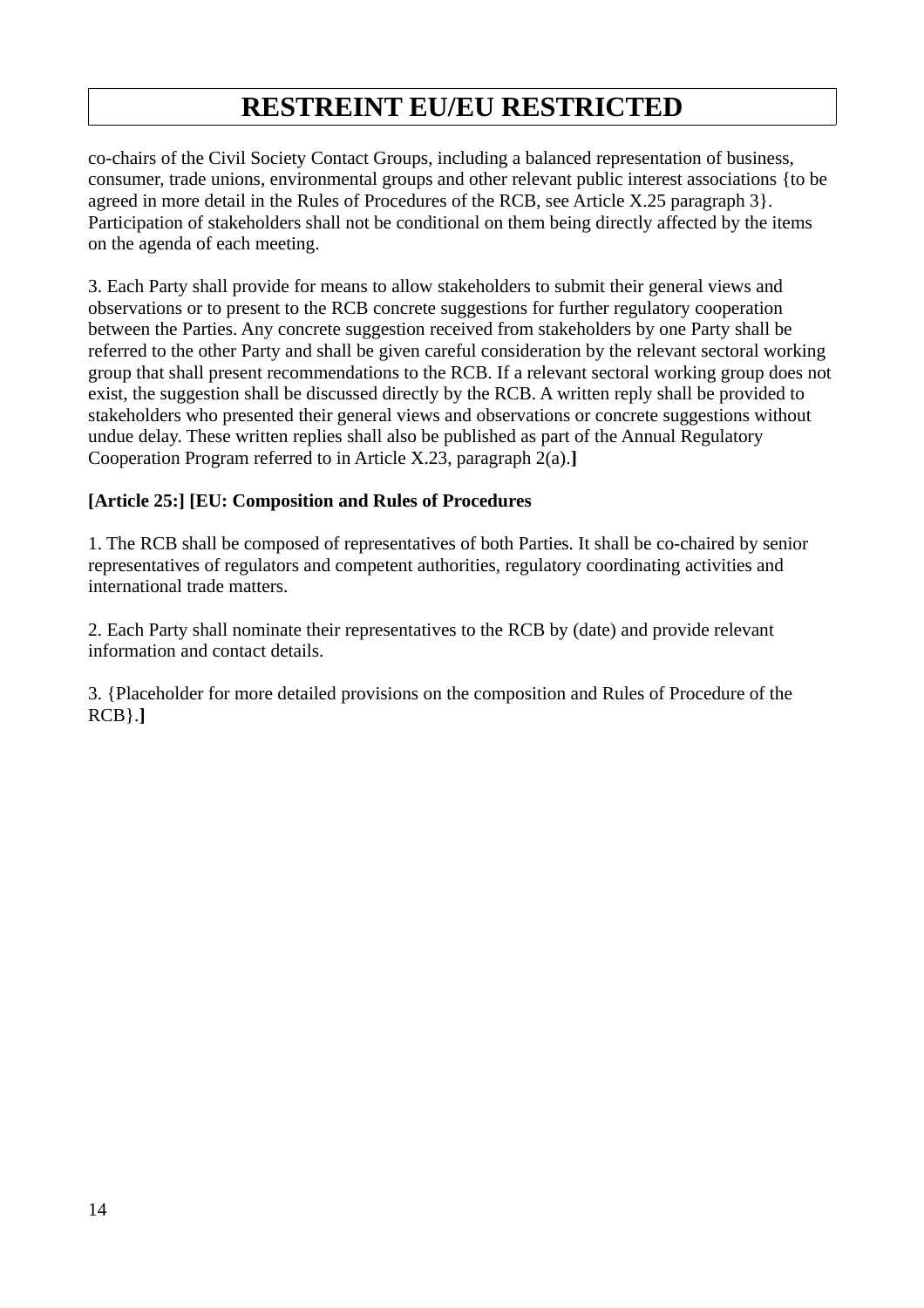#### **[US: Annex X-A**

#### **final administrative decision** means:

(a) for the United States, a final regulation (as defined below); and

(b) for the EU Party:

(i) a European Commission proposal for a regulation (as defined below), including any submitted to the European Parliament, Council, or relevant committees of Member State representative; or

{(ii) a final regulation (a defined below) of an EU Member State; and}

#### **regulation** means:

(a) for the United States, a rule of general applicability that prospectively prescribes legally enforceable requirements to an entire class or category of persons, entities, or things issued by a regulatory authority specified in paragraph 1(a) of Annex X-B; and

(b) for the EU Party

(i) at the EU level, a regulation, directive, implementing act or delegated act, {within the meaning of Articles 288, 290 and 291 of the Treaty of the Functioning of the European Union) or other measure of general applicability that prospectively prescribes legally enforceable requirements to an entire class or category of persons, entities or things, developed by a regulatory authority specified in paragraph 1(b)(i) of Annex X-B, or

{(ii) at the EU Member state level, a measure of general applicability developed by a regulatory authority specified in paragraph 1(b)(ii) of Annex X-B that prospectively prescribes legally enforceable requirements to an entire class or category of persons, entities or things, be it a regulatory measure or a proposal for a legislative measure, }

other than a measure concerning (i) a military or foreign affairs function, (ii) agency management, personnel, or rules of organization, procedure or practices, (iii) public property, loans, grants, benefits or contracts, or (iv) financial services or anti-money laundering measures. For greater certainty, the term regulation does not include guidance or general statements of policy. Any reference to a regulation shall be understood to apply to amendments to a regulation.**]**

#### **[US: Annex X-B**

1. This Chapter applies to regulatory authorities of each Party as follows:

(a) for the United States, any agency at central level of government, including any Executive Branch or independent agency, that develops regulations; and